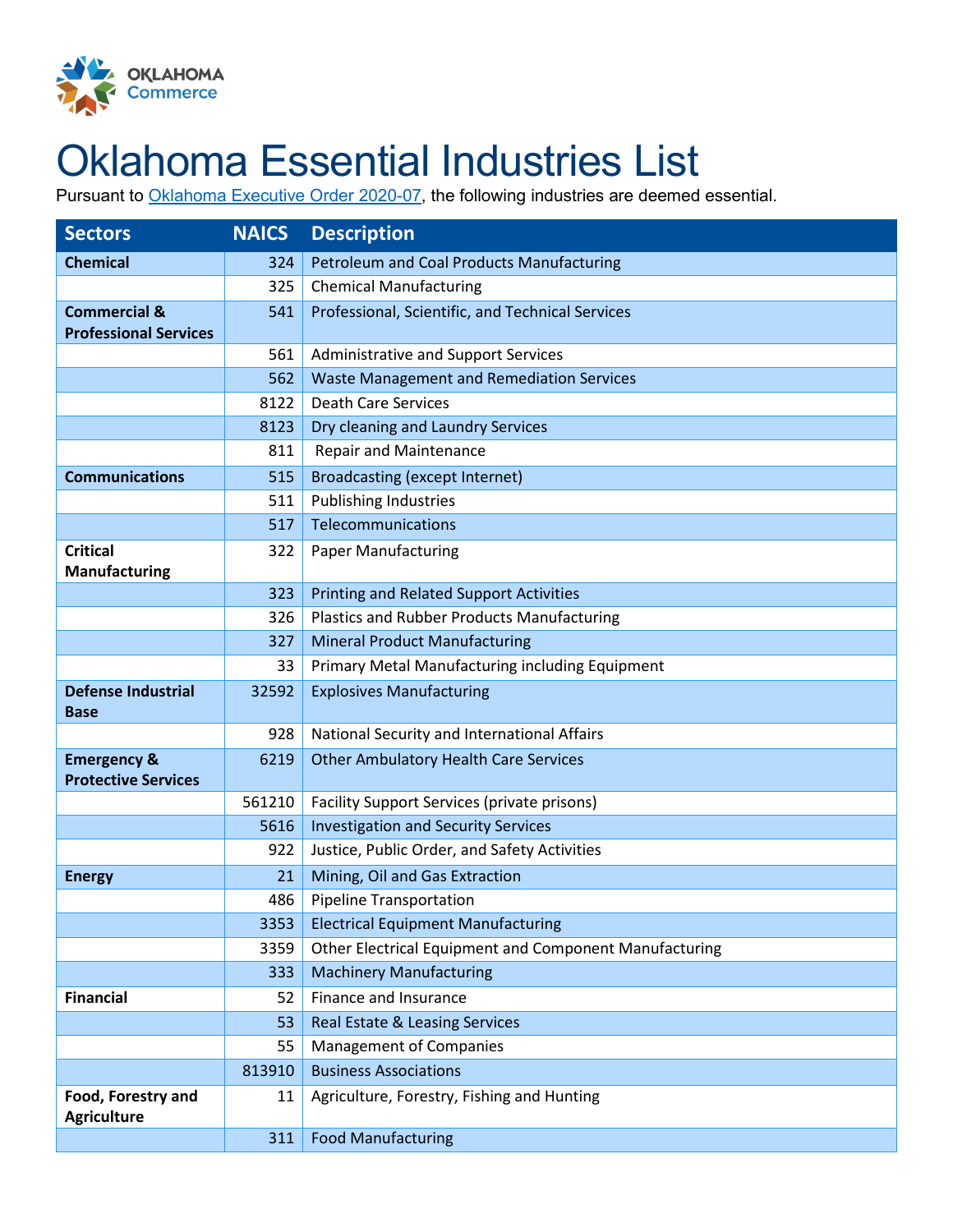| <b>Sectors</b>                                     | <b>NAICS</b> | <b>Description</b>                                                               |
|----------------------------------------------------|--------------|----------------------------------------------------------------------------------|
|                                                    | 312          | Beverage and Tobacco Product Manufacturing                                       |
|                                                    | 313-321      | Manufacturing of fiber and forestry products                                     |
|                                                    | 722          | Restaurants (Subject to Governor limitations)                                    |
|                                                    | 54194        | <b>Veterinary Services</b>                                                       |
| Government<br><b>Facilities</b>                    | 921          | Executive, Legislative, and Other General Government Support                     |
|                                                    | 922          | Justice, Public Order, and Safety Activities                                     |
|                                                    | 923          | Administration of Human Resource Programs                                        |
|                                                    | 924          | Administration of Environmental Quality Programs                                 |
|                                                    | 925          | Administration of Housing Programs, Urban Planning, and Community<br>Development |
|                                                    | 926          | <b>Administration of Economic Programs</b>                                       |
| <b>Healthcare and</b><br><b>Social Assistance</b>  | 62           | <b>Health Care and Social Assistance</b>                                         |
|                                                    | 813          | Religious, Grantmaking, Civic, Professional, and Similar Organizations           |
|                                                    | 446          | Pharmacies and Drug Stores and health stores                                     |
| <b>Information</b><br><b>Technology</b>            | 518          | Data Processing, Hosting, and Related Services                                   |
|                                                    | 5112         | <b>Software Publishers</b>                                                       |
|                                                    | 611699       | All Other Miscellaneous Schools and Instruction                                  |
|                                                    | 5415         | <b>Computer Systems Design and Related Services</b>                              |
| <b>Transportation &amp;</b><br><b>Distribution</b> | 42           | <b>Wholesale Trade</b>                                                           |
|                                                    | 48           | <b>Transportation and Warehousing</b>                                            |
|                                                    | 49           | <b>Postal services and Distribution Centers</b>                                  |
| <b>Utilities</b>                                   | 22           | <b>Utilities</b>                                                                 |
| <b>Construction and</b><br><b>Infrastructure</b>   | 23           | Construction, Contractors and Heavy and Civil Engineering Construction           |
| <b>Critical Retail and</b><br><b>Hospitality</b>   | 445          | Food and Beverage Stores (including grocery)                                     |
|                                                    | 447          | <b>Gasoline Stations</b>                                                         |
|                                                    | 452          | General Merchandise Stores (supercenters)                                        |
|                                                    | 442-444      | <b>Building Material and Supplies Dealers, etc.</b>                              |
|                                                    | 441          | <b>Motor Vehicle and Parts Dealers</b>                                           |
|                                                    | 448-454      | <b>Miscellaneous Retailers</b>                                                   |
|                                                    | 721          | <b>Traveler Accommodations (Hotels)</b>                                          |

If you have questions about if your business is in one of these industries or should be considered essential, please visit <u>criticalworker.ok.gov</u>.